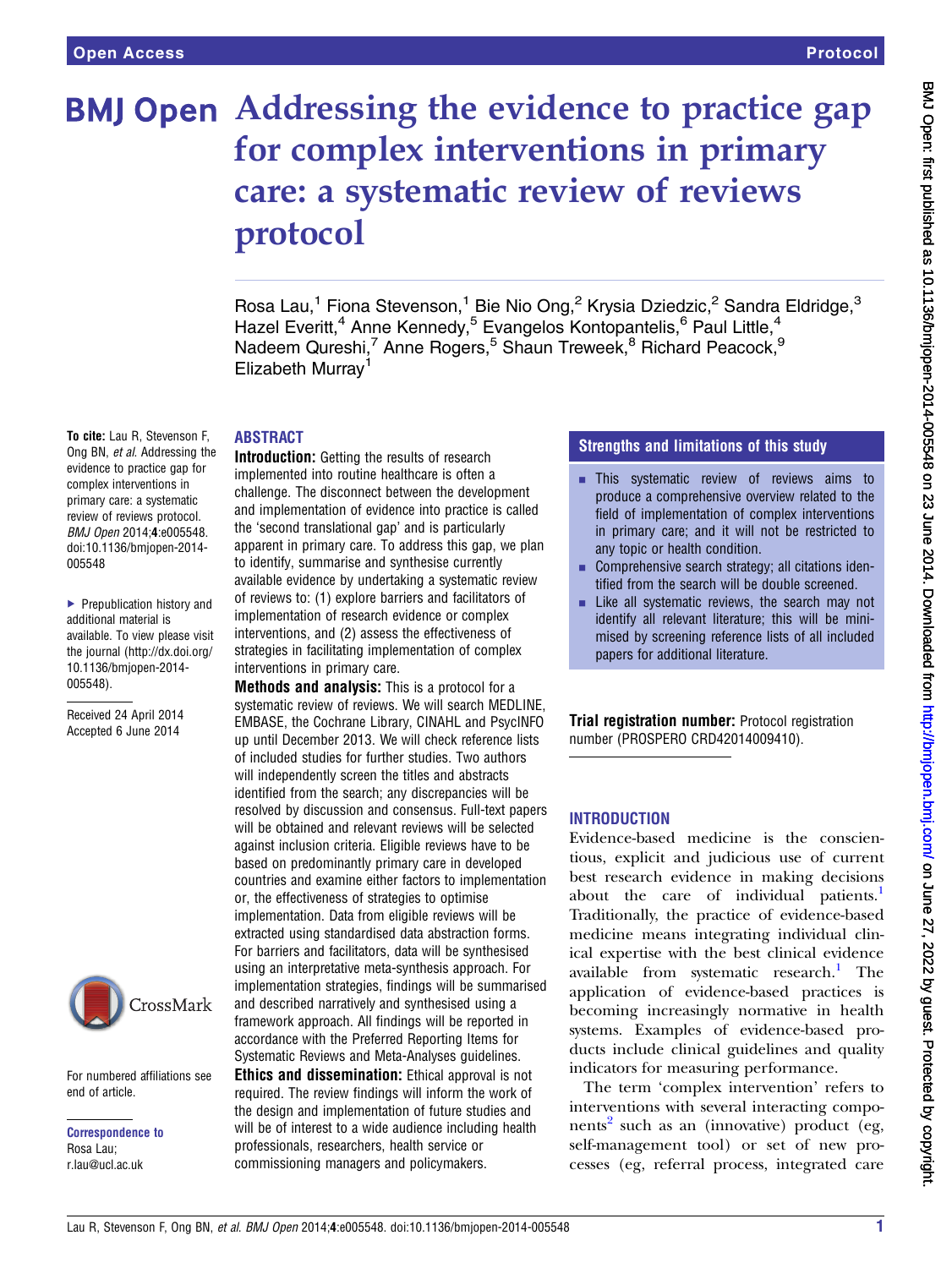pathway for people with diabetes) or behavioural and working practices (eg, changing prescribing behaviour). Often it is not clear which of these components is the active ingredient for achieving any intervention effect. Research has consistently shown that many effective interventions are not commonly used in practice. For example, interventions recommended as core treatment (particularly exercise, weight loss and the provision of written information) for knee pain among older adults were underused.<sup>[3](#page-4-0)</sup> Despite clinical trial findings showing a clear impact on primary care management of Bell's Palsy, a significant proportion of patients did not receive effective treatment (ie, corticosteroids).<sup>[4](#page-4-0)</sup> Conversely, many interventions that have been proven to be ineffective continue to be used, for example, antibiotics for acute respiratory tract infection. $5$  Estimates suggest that at least 30–40% of patients do not receive care according to current scientific evidence, while 20% or more of the care provided is not needed or potentially harmful to patients.<sup>[6](#page-4-0)</sup> This delayed or lack of the translation of evidence-based medicine and complex interventions into every day clinical practice and policy is known as the 'second translational gap'.<sup>[7](#page-4-0)</sup>

The process of implementation is complex and it involves activities that occur between making an adoption commitment and the time that an innovation either becomes part of the organisational routine or is discontinued. $8$  How best to implement complex interventions in clinical practice is a common question raised by academic researchers, healthcare professionals and health service managers. This gap is particularly apparent in primary care $9^{-10}$  which has its own distinctive research and implementation culture.<sup>[2](#page-4-0)</sup> Primary care organisations vary in characteristics such as team composition (eg, number of general practitioners (GPs), practice nurses, practice managers, administrative staff), organisational structures or cultures and working practices; and this diverse context can make it challenging to implement complex interventions.

To bridge the evidence to practice gap in primary care, we need to consider: the causes, usually described as barriers to, and facilitators of implementation; and the effectiveness of strategies in optimising implementation of complex interventions. Implementation strategies are aimed at optimising the uptake and/or implementation of research evidence or complex intervention, by overcoming barriers identified by those charged with implementation (eg, practice nurses, GPs), to ensure fidelity (deliver the intervention as intended). In order to classify the range of possible implementation strategies, we will use the effective practice and organisation of care (EPOC) taxonomy of intervention aimed at achieving practice change,<sup> $11$ </sup> which includes the following categories: professional, organisation, structural, financial and regulatory interventions. $^{11}$  $^{11}$  $^{11}$  Further details about the EPOC are available in data online supplementary file 1.

The purpose of this study is to summarise and synthesise published review literature on the causes of, and the methods for, closing the second translational gap in primary care. The rationale for undertaking a systematic review of reviews is that although there are already a large number of published reviews in the field of implementation, they are often based on one particular topic or health condition<sup>12</sup> <sup>13</sup> and it can be hard for health service managers, healthcare professionals or novice researchers to access a comprehensive and comprehensible summary of evidence which would help them plan appropriate, evidence-based implementation strategies. Undertaking a review of reviews allows new syntheses and interpretations of a large amount of data across topics. We will also be able to identify areas where the available evidence is insufficient and further research is indicated.

In order to make the findings more usable and applicable for the UK primary care setting, we are focusing attention on primary care (defined as general practices and primary care teams, including GPs, practice nurses, non-clinical staff such as practice managers or administrative staff) in developed countries.

#### METHODS AND ANALYSIS

This will be a systematic review of reviews including data from qualitative and quantitative reviews.

#### Criteria for considering studies for review

Review question (RQ) 1: What barriers and facilitators impede or enable the implementation of research evidence and complex interventions in primary care?

| Participants  | General practice/primary care teams in<br>developed countries            |
|---------------|--------------------------------------------------------------------------|
|               | Reviews that include $\geq$ 50% original                                 |
|               | studies based on primary care (general<br>practices, primary care teams) |
| Intervention  | Implementation of research findings/                                     |
|               | complex interventions in practice                                        |
| Comparator    | Not applicable                                                           |
| Outcome       | Barriers and facilitators (mainly                                        |
|               | qualitative data)                                                        |
| Study type(s) | Reviews that provided descriptions of                                    |
|               | methods, including systematic reviews,                                   |
|               | narrative reviews, meta-analyses,                                        |
|               | meta-syntheses, meta-ethnographies                                       |

Review question (RQ) 2: What is the effectiveness of different strategies in facilitating implementation of complex interventions in primary care?

- ▶ Overall effectiveness
- In what circumstances? For whom, how and why?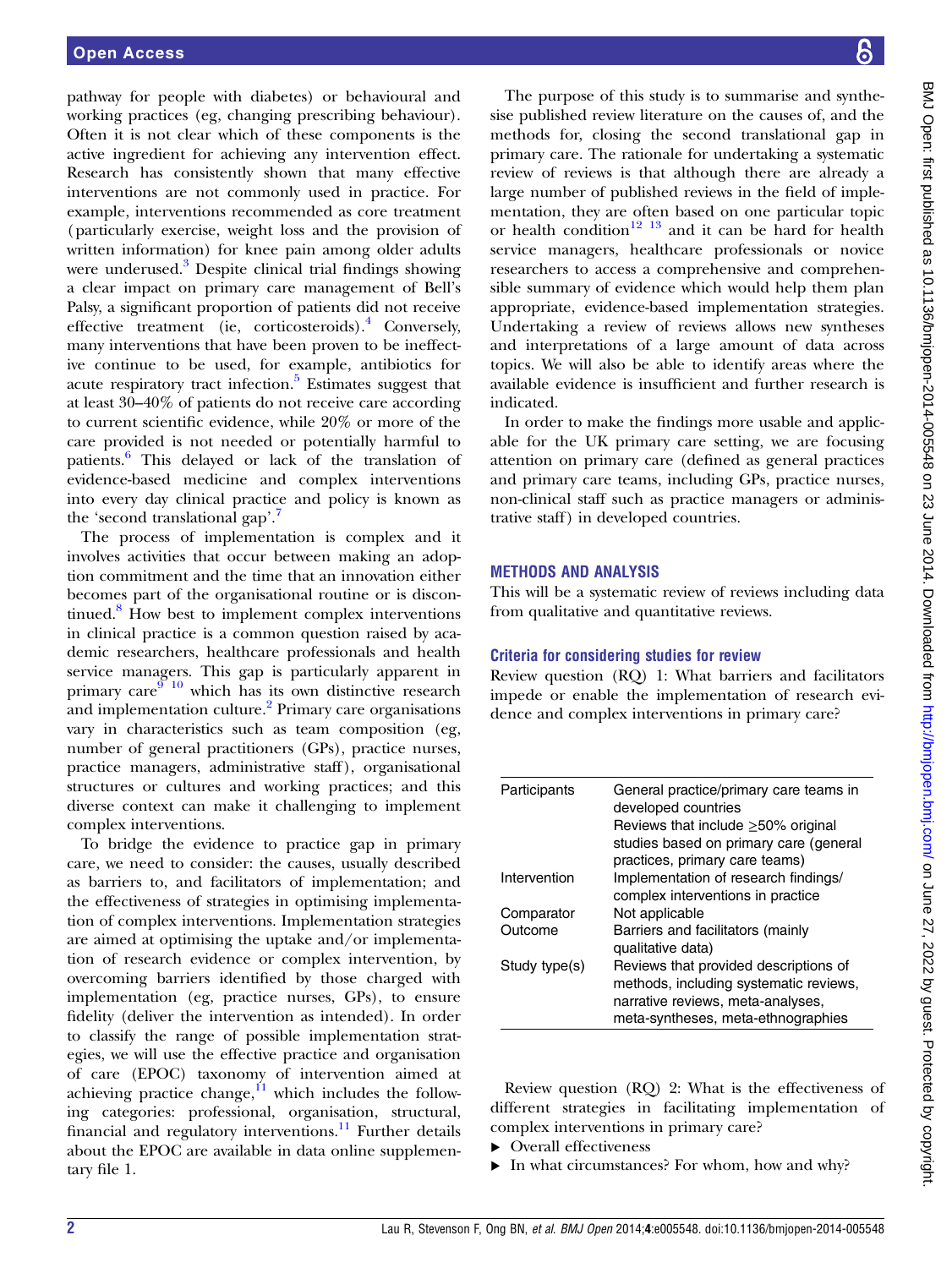| Participants<br>Intervention | As above<br>Implementation of complex interventions<br>that focus on changing health<br>professional behaviours or practices, by<br>using single or multifaceted<br>implementation strategies (either as a<br>component of the intervention or an<br>add-on)<br>Exclusion: complex interventions targeted<br>at patients |
|------------------------------|--------------------------------------------------------------------------------------------------------------------------------------------------------------------------------------------------------------------------------------------------------------------------------------------------------------------------|
| Comparator                   | Standard implementation processes,<br>usual care, control or no strategy, another<br>implementation strategy (single or<br>multifaceted)                                                                                                                                                                                 |
| Outcome                      | Degree of implementation, integration,<br>embedding and normalisation. For<br>example, measures of process of care<br>(eg, referral rates or appropriateness of<br>referral) and professionals' behaviour or<br>performance (eg, prescribing, adherence<br>to quidelines)                                                |
| Study type(s)                | As above                                                                                                                                                                                                                                                                                                                 |

# Search methods for identification of studies

A comprehensive electronic search will be performed in MEDLINE, EMBASE, the Cochrane Library, Cumulative Index of Nursing and Allied Health and PsycINFO. The search will be conducted by the primary reviewer (RL), supported by a specialist librarian (RP). Search strategy will be developed using medical subject headings, for example, 'translational medical research', 'evidencebased practice', 'general practice', 'review', 'review literature as topic' and free-text words, for example, evidence to practice, evidence practice gap, family doctor, implementation, adoption, barriers. We provide the search strategy for MEDLINE in data online supplementary file 2. Small modifications of the strategy will be used for the other databases. Articles published up to December 2013 will be eligible for inclusion in this review. Citation searches will be carried out in ISI Web of Science and reference lists of all included articles will be screened for additional literature.

# Selection of studies

Titles and abstracts of all the records obtained from the search will be independently double screened to ensure consistency. The primary review author, RL will screen all identified citations (titles and abstracts) for potential inclusion; coinvestigators will act as the second reviewer(s). RL will obtain the full text articles that are potentially eligible; they will be assessed for eligibility against a prespecified inclusion and exclusion criteria by two reviewers (RL, EM). Any discordance or uncertain inclusions will be resolved through discussion between the two reviewers initially and a definitive judgement will be made by retrieval of the full paper, and the involvement of a third reviewer if necessary.

## Data extraction and management

Standardised structured data abstraction forms will be developed for both review questions. We will pilot the forms on five articles to assess their usability. Data from the included studies will be extracted by a single reviewer (RL). Contextual information of the reviews (including titles, aims and objectives, setting, review methodology, number of included primary studies, theoretical framework and definitions) will be extracted for both review questions.

RQ1: Each article will be carefully read by the primary reviewer (RL) and a list of barriers and facilitators will be extracted from results and discussion sections of the included papers. We include the discussion because it often contains further interpretation(s) from the reviewer(s), which offers important insights and enhances the richness of the findings in our review of reviews. A purposive sample (based on topic) of 20% of included reviews will be selected, read and checked by the coinvestigators. They will examine critically the extraction performed by RL using a quality assurance form. The coinvestigators will check the accuracy of data extraction, including review characteristics (eg, author, reference, aims and objectives, setting, number and type of primary studies included in the review) and list of barriers and facilitators.

RQ2: Owing to the substantial literature relevant to this review question, a systematic process is being developed that will enable us to manage the review more effectively, similar to the methodology described in the review by Campbell *et al.*<sup>[14](#page-5-0)</sup>

# Step 1: sorting papers

First, the identified eligible reviews will be put into different implementation strategy categories according to the EPOC taxonomy. The categorisation has been developed by the EPOC review group within the Cochrane  $Collaboration.<sup>11</sup>$  $Collaboration.<sup>11</sup>$  $Collaboration.<sup>11</sup>$  All the papers in each category will then be sorted chronologically.

# Step 2: selection of a 'benchmark' review paper

Following that, a 'benchmark' (or reference) review paper will be selected for each implementation strategy (eg, reminders). A benchmark paper will be selected based on its completeness (eg, breadth of topic), rigour (eg, reviewing methods) and publication year; most recent/latest review usually reflects the inclusion of a greater number of relevant studies. Other relevant reviews that report on similar topic and inclusion/exclusion criteria but less recent (ie, smaller number of included studies) will be compared against the 'benchmark' review paper during synthesis.

# Step 3: selection of important outcomes

Published reviews tend to evaluate the effectiveness of the strategies on a large number of outcomes; some may be more relevant or important than the others, in terms of outcome measures of implementation. In order to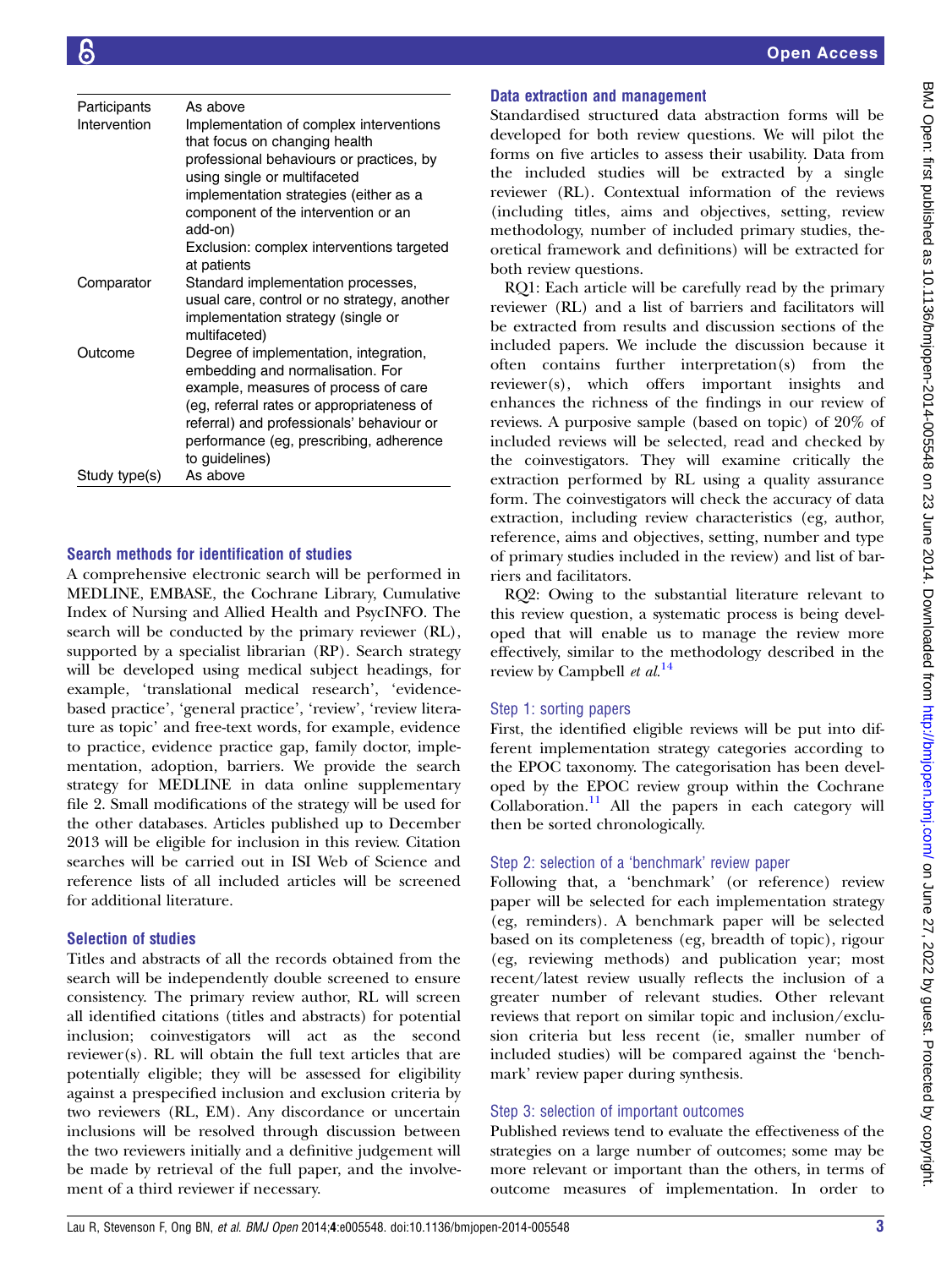produce a useful review, we will focus on relevant outcomes. After selecting a benchmark paper, RL will extract a list of outcomes reported in the results from that chosen paper. The coinvestigators will then select and agree on at least one and no more than three important outcomes for each implementation strategy. Any disagreement will be discussed and consensus will be reached.

#### Step 4: data extraction

An assumption has been made that reviews of similar topic focus and selection criteria (eg, setting, intervention) should identify or include the same primary studies. Based on that assumption, we have decided to fully extract the results of each chosen benchmark review paper. The results of the remaining relevant reviews will be summarised and entered into the synthesis individually at a later stage (see data synthesis RQ2). All included papers will be read carefully and if the subsequent papers have a somewhat different selection criteria (eg, different population or setting, one review may apply a quality filter; and exclude studies that are of high risk of bias) or use different methods of analysis (eg, calculation of mean risk difference, instead of median adjusted risk difference) that deviate from the benchmark review paper, this information will be extracted and used for synthesis.

The coinvestigators will check the accuracy of data extraction (benchmark review paper plus two randomly selected subsequent papers for each strategy), including review characteristics, information about the derivation of the overall effect size or analysis, results (eg, overall dichotomous or continuous outcome measures, active components that contribute to the effectiveness of the intervention) and interpretation (eg, consistency of findings between benchmark and subsequent reviews) using a quality assurance form.

#### Data synthesis

For both review questions, we will present the characteristics of included reviews and a flow chart that describes the study selection process. We will report our findings in accordance with the Preferred Reporting Items for Systematic Reviews and Meta-Analyses (PRISMA) guidelines.[15](#page-5-0)

#### RQ1

Data will be synthesised using meta-synthesis techni-ques<sup>[16](#page-5-0)</sup> and an interpretive and inductive approach. Meta-synthesis rests on the reviewer's interpretation of the findings, which may include themes, categories and relationships, arising from the data of the original findings, to produce new interpretations that incorporate the meanings of the included studies.<sup>[17](#page-5-0)</sup>

The first stage involves identification of themes and concepts. A pilot synthesis will be conducted by taking a sample of 10 reviews. An initial coding framework will be developed through mapping and coding of data. This process will allow the identification of common and

recurring elements<sup>18</sup> in the literature. Any uncertainty about coding will be discussed between RL, EM, FS and BNO. Each theme and subtheme will be carefully defined (also known as descriptors) to facilitate coding. The second stage involves refinement of themes and concepts, and construction of lines of argument. $^{18}$  $^{18}$  $^{18}$  It is an iterative process. The group including all the coinvestigators will examine and discuss the data, the list of descriptors and the initial coding framework, to look for conflicting (refutational) relationships<sup>18</sup> through meetings and email correspondences. In addition, a purposive sample of 20% of included reviews will be selected and they will be read and checked thoroughly (doublecoding) by coinvestigators who will critically examine the data coding of the data performed by RL. The coding framework will be refined; if required, data will be recategorised from one theme to another, and some themes will be reconfigured. Final discussion and agreement will be reached by all coinvestigators.

# RQ2

The heterogeneous nature of reviews (eg, topic or focus, intervention type, number of components, outcome measures) makes it inappropriate to pool the data by undertaking a meta-analysis; therefore, a qualitative approach will be employed. Results will be described narratively and synthesised. A synthesis table will be developed in accordance with our research question:

- 1. Overall effect size (if provided), presented as risk difference (the difference in outcome after the intervention minus the difference before the intervention) for dichotomous measures, and/or percentage change relative to the control mean postintervention for continuous measures.
	- ▸ Comparison between different strategies (impact)
		- Single strategy/multiple component strategies versus no strategy, or
		- Single strategy/multiple component strategies versus another strategy
	- ▸ Comparison within strategy (consistency)
	- Benchmark review versus other subsequent review(s)
	- Findings will be summarised, compared and contrasted across reviews. If a subsequent review reports findings that are considerably different to those reported in the benchmark review, we would attempt to explore why and what causes this discrepancy, by looking closely at the population or setting, intervention, comparison, outcomes, study types, number of included studies, type of analysis, as well as targeted behaviour.

Descriptions of the size of effect are variable across reviews; hence, we have used the definitions proposed by Grimshaw et  $al^{19}$  $al^{19}$  $al^{19}$  for dichotomous outcomes:

- ▸ 'Small' to describe effect sizes ≤5%
- 'Modest' to describe effect sizes  $>5\%$  and  $<10\%$
- 'Moderate' to describe effect sizes >10% and  $\leq 20\%$
- ▸ 'Large' to describe effect sizes >20%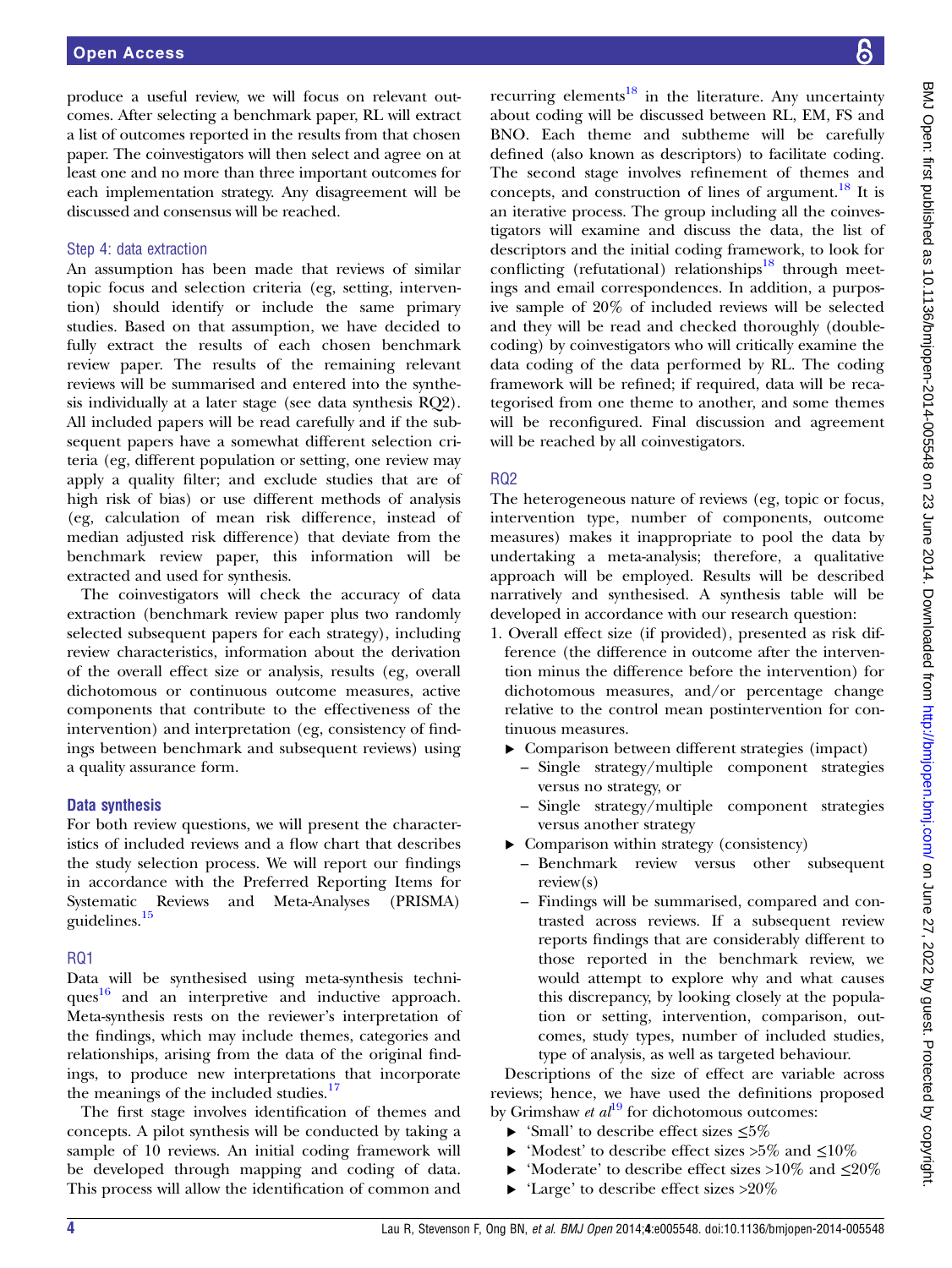- <span id="page-4-0"></span>2. Differential effects of implementation strategies on process or professional outcomes, by targeted behaviour (eg, prescribing versus diabetes or cardiovascular management).
- 3. Active components or features that make implementation strategies successful – why and how it works.

## Assessment of methodological quality RQ1

Owing to the fact that we are aiming to describe and synthesise a body of qualitative literature, and not determine an effect size, we will not conduct quality appraisal of the included studies in this part of the review as it will not affect this interpretive synthesis.

# RQ2

The PRISMA checklist will be used to critically appraise the quality of reporting of the included benchmark review papers. PRISMA is a 27-item checklist consisting of preferred reporting items for systematic reviews and meta-analyses and it is focused on randomised trials and quantitative data.<sup>[15](#page-5-0)</sup>

#### **DISCUSSION**

To the best of our knowledge, this is the first systematic review of reviews that will attempt to produce a comprehensive overview related to the field of implementation in primary care; and this review will not be restricted to any clinical topic or focus. We will examine extensively the gap between evidence and practice by reviewing, summarising and synthesising the available literature. We will explore factors that inhibit or enable implementation of research evidence together with a wide range of complex interventions across different disciplines and assess the impact of different implementation strategies. This will enable the findings to be maximised and enhance utility to a number of audiences, including researchers who wish to design or conduct a complex intervention study or trial in primary care, healthcare professionals, commissioning and health service managers who wish to implement a new product or process, as well as policymakers. Gaps in knowledge and future directions for research will also be identified. Potential limitations include the possibility that not all relevant primary research studies will be captured by included reviews, so some findings may be missed by concentrating on reviews.

Given the rapid pace of change in the National Health Service and the current drive of the Clinical Commissioning Groups to implement more effective and cost-effective interventions, this review will provide a deeper understanding of how to bring about change and optimise the uptake or implementation of complex interventions in primary care, in order to improve service delivery and patient care.

#### Author affiliations

<sup>1</sup>E-Health Unit, Department of Primary Care and Population Health, University College London, London, UK

<sup>2</sup> Arthritis Research UK Primary Care Centre, Keele University, Keele, UK <sup>3</sup> Centre for Primary Care and Public Health, Queen Mary University of London, London, UK

4 Primary Care and Population Sciences, Faculty of Medicine, University of Southampton, Southampton, UK

5 Faculty of Health Sciences, NIHR CLAHRC Wessex, University of Southampton, Southampton, UK

6 Centre for Health Informatics, Institute of Population Health, University of Manchester, Manchester, UK

<sup>7</sup> Division of Primary Care, University of Nottingham, Derby, UK <sup>8</sup>Health Services Research Unit, University of Aberdeen, Aberdeen, UK <sup>9</sup> Archway Healthcare Library, London, UK

Contributors EM and BNO designed the study and obtained funding. RL developed and refined the study protocol with contributions from all coauthors (FS, BNO, KD, SE, HE, AK, EK, PL, NQ, AR, ST, RP, EM). RL prepared the manuscript. RL will undertake data collection (literature search, data extraction), analysis, interpretation and report writing. All coinvestigators contributed to the design, analysis, interpretation and report writing. All authors read and approved the final manuscript.

Funding National Institute of Health Research (NIHR) School for Primary Care Research (SPCR) reference: FR4/122.

Competing interests None.

Provenance and peer review Not commissioned; internally peer reviewed.

Data sharing statement Data available on request from the corresponding author.

**Open Access** This is an Open Access article distributed in accordance with the Creative Commons Attribution Non Commercial (CC BY-NC 4.0) license, which permits others to distribute, remix, adapt, build upon this work noncommercially, and license their derivative works on different terms, provided the original work is properly cited and the use is non-commercial. See: [http://](http://creativecommons.org/licenses/by-nc/4.0/) [creativecommons.org/licenses/by-nc/4.0/](http://creativecommons.org/licenses/by-nc/4.0/)

#### **REFERENCES**

- 1. Sackett DL, Rosenberg WM, Gray JA, et al. Evidence based medicine: what it is and what it isn't. BMJ 1996;312:71–2.
- 2. Craig P, Dieppe P, Macintyre S, et al. Developing and evaluating complex interventions: the new Medical Research Council guidance. BMJ 2008;337:a1655.
- 3. Porcheret M, Jordan K, Croft P. Treatment of knee pain in older adults in primary care: development of an evidence-based model of care. Rheumatology (Oxford) 2007;46:638–48.
- 4. Morales DR, Donnan PT, Daly F, et al. Impact of clinical trial findings on Bell's palsy management in general practice in the UK 2001– 2012: interrupted time series regression analysis. BMJ Open 2013;3: pii:003121.
- 5. Tan T, Little P, Stokes T. Antibiotic prescribing for self limiting respiratory tract infections in primary care: summary of NICE guidance. BMJ 2008;337:a437.
- 6. Grol R, Grimshaw J. From best evidence to best practice: effective implementation of change in patients' care. Lancet 2003;362: 1225–30.
- 7. Woolf SH. The meaning of translational research and why it matters. JAMA 2008;299:211–13.
- Linton JD. Implementation research: state of the art and future directions. Technovation 2002;22:65–79.
- 9. Salmon P, Peters S, Rogers A, et al. Peering through the barriers in GPs' explanations for declining to participate in research: the role of professional autonomy and the economy of time. Fam Pract 2007;24:269–75.
- 10. Carlsen B, Glenton C, Pope C. Thou shalt versus thou shalt not: a meta-synthesis of GPs' attitudes to clinical practice guidelines. Br J Gen Pract 2007;57:971–8.
- 11. EPOC 2002. Cochrane Effective Practice and Organisation of Care Group: Data Collection Checklist. EPOC resources for review authors, revised 2002. [http://www.epoc.cochrane.org/en/](http://www.epoc.cochrane.org/en/handsearchers.html) [handsearchers.html](http://www.epoc.cochrane.org/en/handsearchers.html)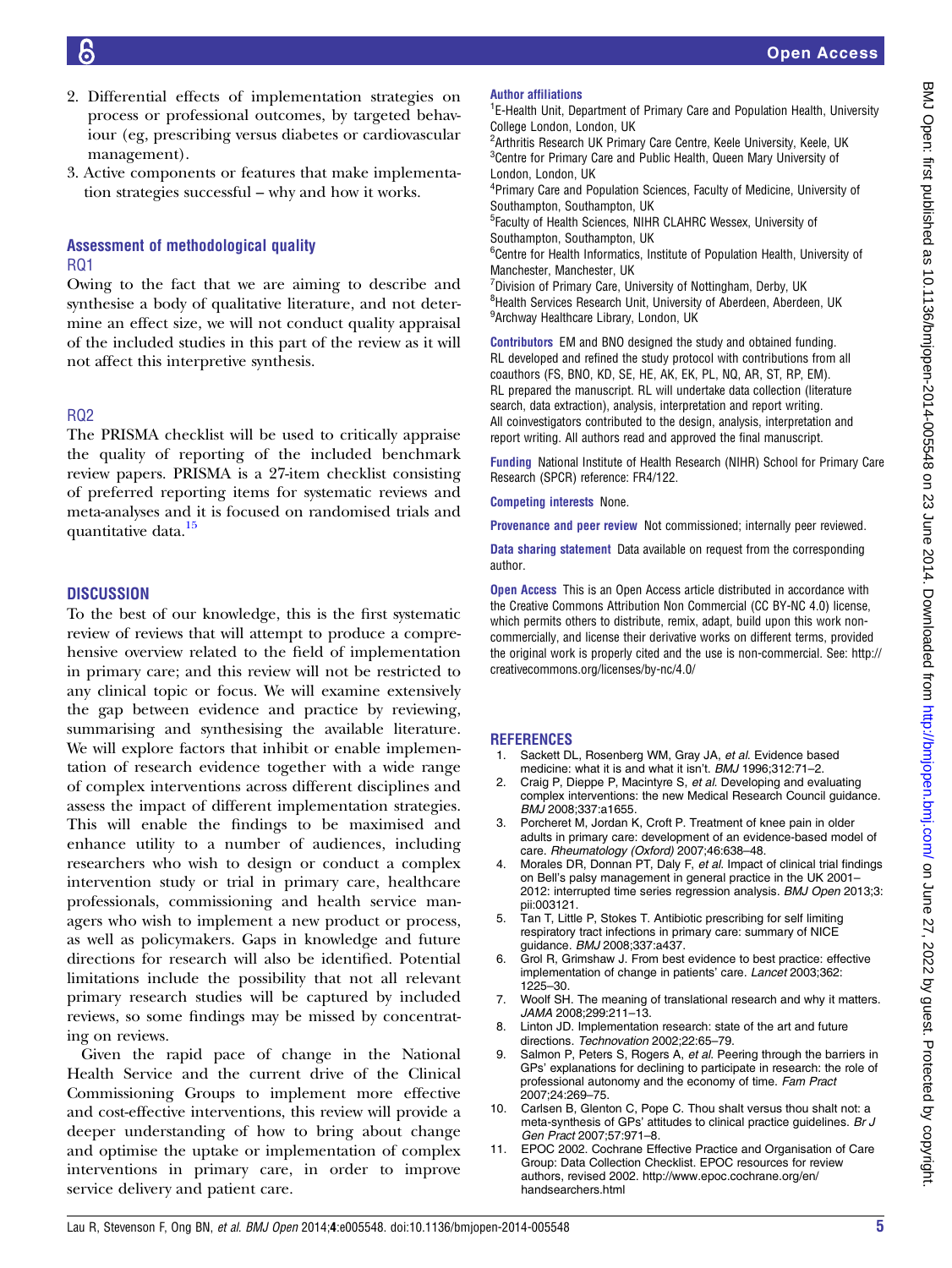# <span id="page-5-0"></span>Open Access

- 12. Cabana MD, Rand CS, Powe NR, et al. Why don't physicians follow clinical practice guidelines? A framework for improvement. JAMA 1999;282:1458–65.
- 13. Addington D, Kyle T, Desai S, et al. Facilitators and barriers to implementing quality measurement in primary mental health care: systematic review. [Review]. Can Fam Phys 2010;56:1322–31.
- 14. Campbell R, Pound P, Morgan M, et al. Evaluating meta-ethnography: systematic analysis and synthesis of qualitative research. Health Technol Assess 2011;15:1–164.
- 15. Liberati A, Altman DG, Tetzlaff J, et al. The PRISMA statement for reporting systematic reviews and meta-analyses of studies that

evaluate health care interventions: explanation and elaboration. Ann Intern Med 2009;151:W65–94.

- 16. Walsh D, Downe S. Meta-synthesis method for qualitative research: a literature review. J Adv Nurs 2005;50:204–11.
- 17. Jensen LA, Allen MN. Meta-synthesis of qualitative findings. Qual Health Res 1996;6:553–60.
- 18. Noblit GW, Hare RD. Meta-ethnography: synthesizing qualitative studies. Newbury Park: Sage, 1988.
- 19. Grimshaw JM, Thomas RE, MacLennan G, et al. Effectiveness and efficiency of guideline dissemination and implementation strategies. Health Technol Assess 2004;8:iii–iv. 1–72.